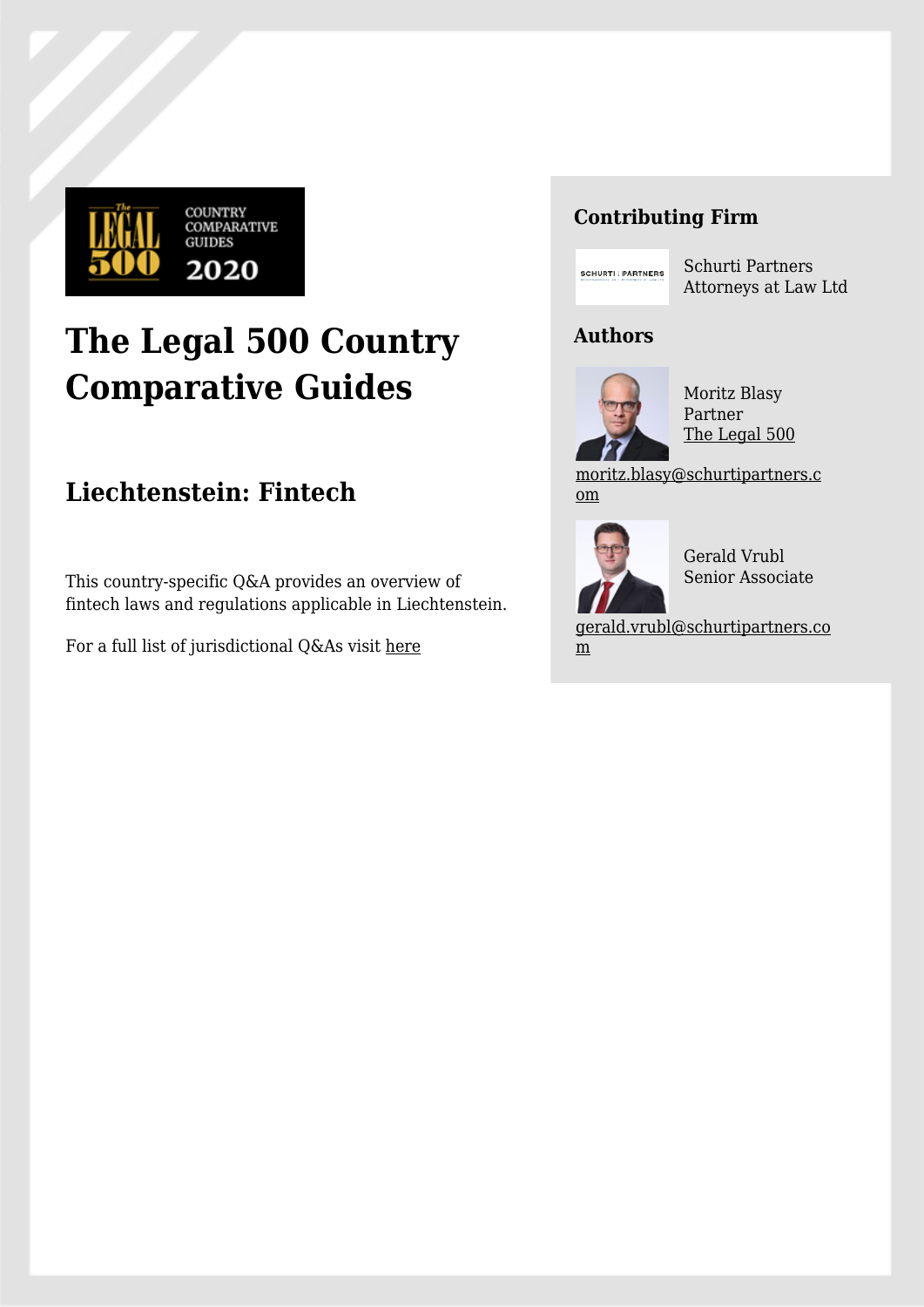#### 1. **What are the sources of payments law in your jurisdiction?**

The main sources for payment law in Liechtenstein are the Payment Services Act (PSA) and the Payment Services Ordinance (PSO), which entered into force on 1 October 2019 implementing the Payment Service Directive 2 (Directive [EU] 2015/2366; PSD 2). Provisions concerning payment services and payment service providers can also be found in the Banking Act, the Electronic Money Act, the Due Diligence Act, the Postal Act and their respective ordinances.

#### 2. **Can payment services be provided by non-banks, and if so on what conditions?**

Pursuant to the PSA, payment services in Liechtenstein can be provided by (i) banks; (ii) electronic money institutions; (iii) postal institutions; (iv) the European Central Bank when not acting in its capacity as monetary authority or other public authorities; (v) the State, the municipalities, municipal associations, and the administration when not acting in their capacity as public authorities; (vi) account information service providers and (vii) payment institutions (as well as their respective EEA counterparts). Therefore, the principal condition to perform payment services in Liechtenstein is to obtain a (respective) licence. If a company wants to provide payment services pursuant to the PSA, it can apply for a licence as a payment institution with the Liechtenstein Financial Market Authority (FMA). The requirements for the licence are set down in the PSA. Within three months after receipt of the full application the FMA must either grant the licence or provide reasons for refusal of the application in writing. The FMA fees for a payment institution license amount to CHF 30'000.00. Pursuant to the PSA, account information service providers do not need a licence, they only need to register with the FMA. The registration is then valid for all EEA member states. For the registration, account information service providers have to provide the FMA with documentation evidencing organisational and internal procedures and professional liability insurance. Within three months of receipt of the full application the FMA must either grant the registration or provide reasons for refusal of the application in writing.

#### 3. **What are the most popular payment methods and payment instruments in your jurisdiction?**

There are no specific statistics on the popularity of payment instruments in Liechtenstein. However, Switzerland, with its close ties and customs and currency treaty with Liechtenstein could be used as an indicator. According to a Swiss study published in 2019, the proportion of payments made with debit cards was 38,3% and therefore ranking ahead of cash (36%), credit cards (23,3%), mobile payment (2,3%) and crypto currencies (0,2%).

#### 4. **What is the status of open banking in your jurisdiction (i.e. access to banks' transaction data and push-payment functionality by third party service providers)? Is it mandated by law, if so to which entities, and what is state of implementation in practice?**

The PSA, which implements the PSD 2, grants the right to every payer, with an online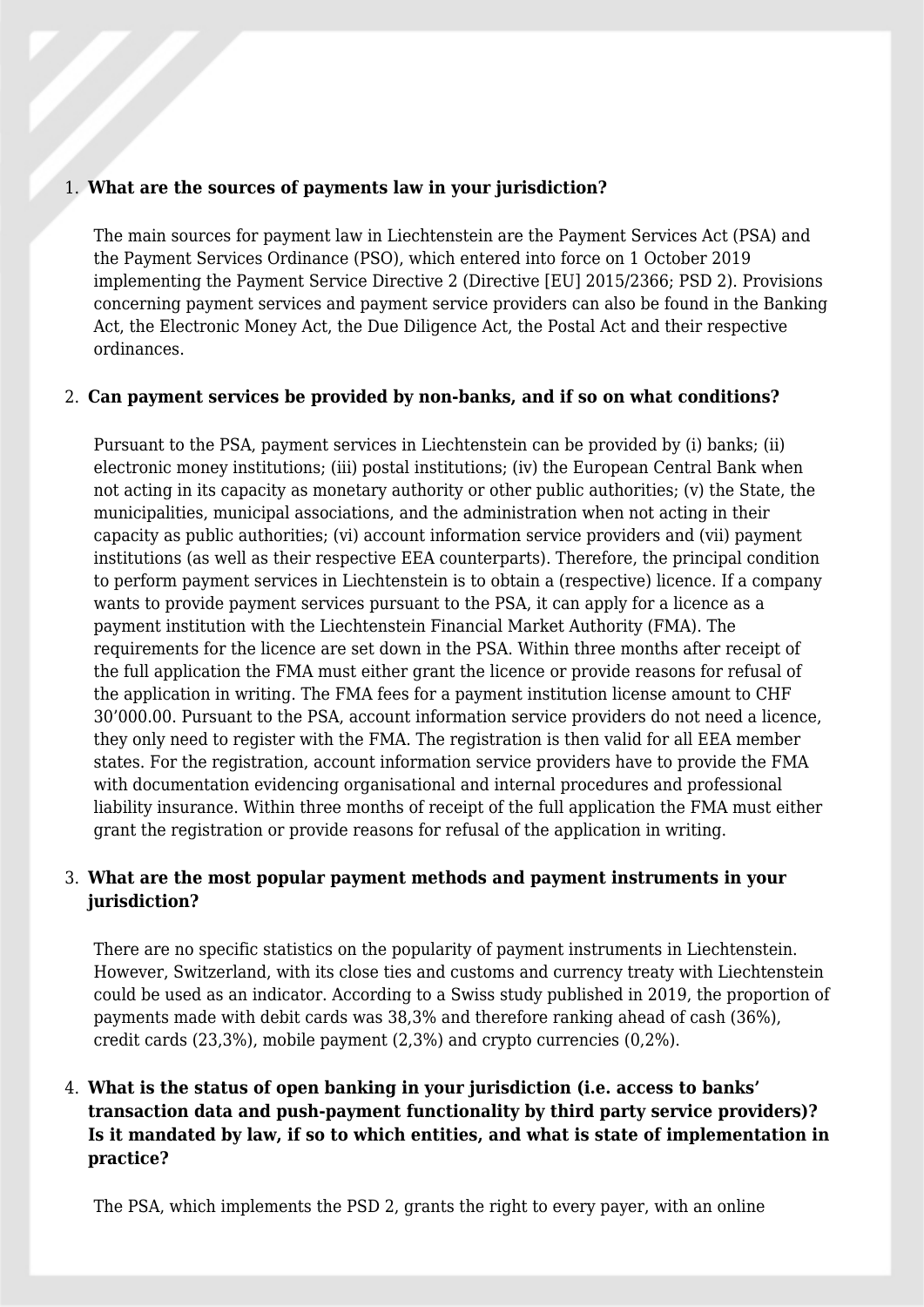accessible account, to use the services of payment initiation service providers and/or account information service providers. Furthermore, the account-holding payment service providers are now obliged by law to cooperate with the aforementioned service providers, i.e. grant access to transaction data, treat payments executed through a service provider equally to a payment executed by the payer or treat requests for data of a service provider, concerning the account of the payer, in the same way as those of the payer. According to the FMA register (status 30 September 2020) no such service providers are registered.

#### 5. **How does the regulation of data in your jurisdiction impact on the provision of financial services to consumers and businesses?**

The General Data Protection Regulation (GDPR), which regulates data protection and privacy for all individual citizens, entered into force in Liechtenstein on 20 July 2018 and is supported by the amended Liechtenstein Data Protection Act. The GDPR provides enhanced requirements and measures for the handling of customer data and imposes severe penalties for misconduct. The customer has been given more rights concerning their data and better protection against the collection of their data without their knowledge, which has lead to difficulties for financial service providers and their business operations. Consequently, a lot of new technology and the improvement of existing capacities and systems is needed (by established financial institutions) in order to be able to deal with these challenges. This offers companies and institutions, especially fintechs, great business opportunities to develop new solutions and business models or to market their existing solutions. Surveys show that up to 80% of established organisations have purchased or are planning to purchase solutions to these problems (i.e. network activity monitoring, secure enterprise communications, website scanning and cookie compliance etc.).

#### 6. **What are regulators in your jurisdiction doing to encourage innovation in the financial sector? Are there any initiatives such as sandboxes, or special regulatory conditions for fintechs?**

The FMA has established a Regulatory Laboratory/Financial Innovation Group in its executive board. The group responds to enquiries from fintech companies and expands the FMA's understanding of the field. As a single point of contact for fintech enquiries, the Regulatory Laboratory has a pre-audit and filter function, a triage function and an allocation and coordination function within the FMA. The FMA also has created a 'FinTech in Liechtenstein' section on its homepage, where the FMA offers initial information regarding the regulatory framework for fintech companies and provides an illustrative overview of possible business models and potentially applicable legislation.

#### 7. **Do you foresee any imminent risks to the growth of the fintech market in your jurisdiction?**

Other than the usual risks for 'new' markets and fields of technology, we envisage no imminent risk to the growth in the fintech market aside from those inherent to any new start up. Liechtenstein actively welcomes and supports the innovation that fintech brings about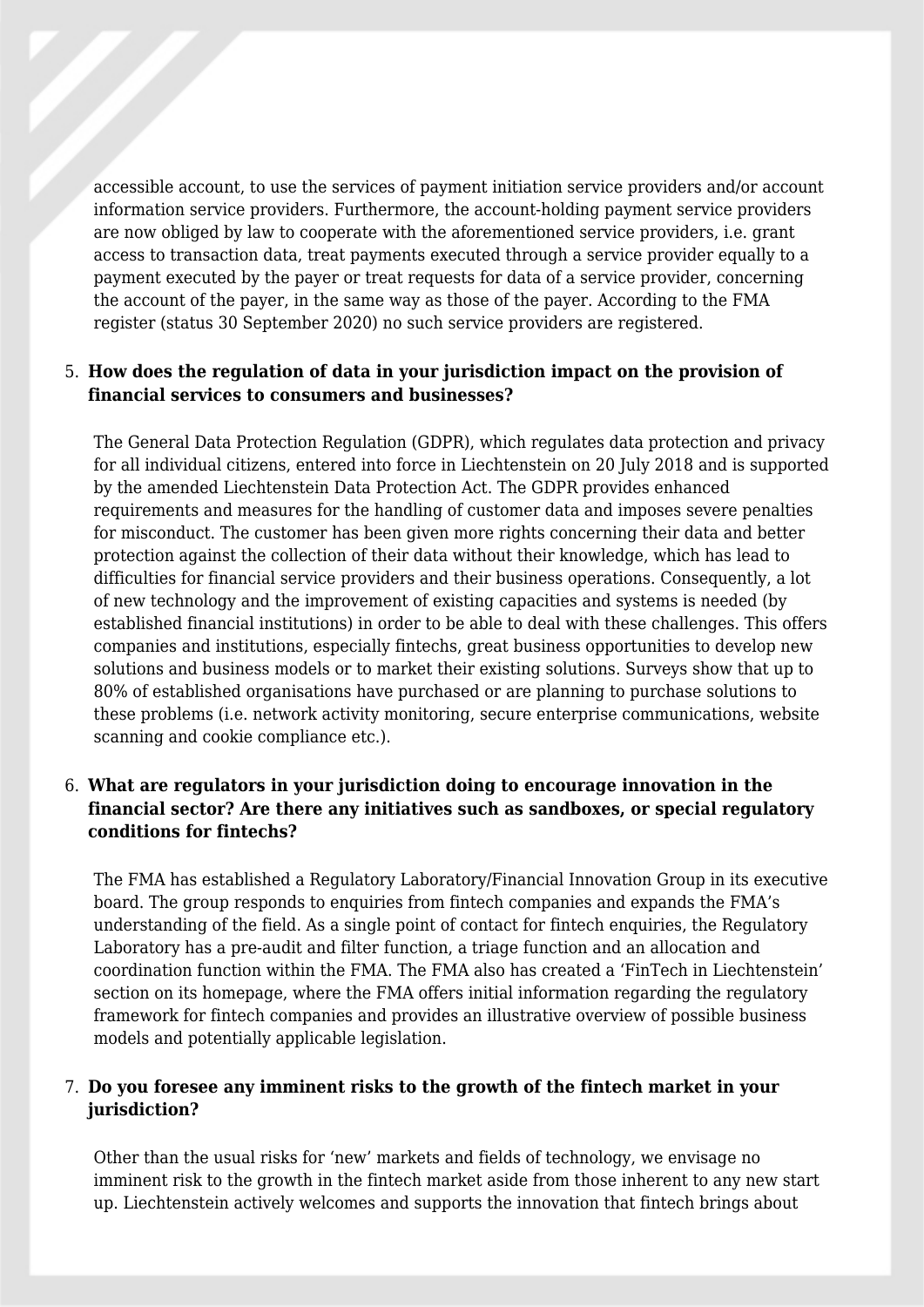and has established itself as a leading jurisdiction for the industry. Further, Liechtenstein has attempted to mitigate part of the risks connected with fintech by creating a unique legal/regulatory framework with the enactment of the 'Law about Token and Trustworthy Technology Service Providers', also known as the Liechtenstein Blockchain Act. However, due to the speed at which the market is innovating, developing and evolving, it is difficult to make a clear forecast for future growth and the associated risks.

#### 8. **What tax incentives exist in your jurisdiction to encourage fintech investment?**

There are no specific tax incentives for fintech companies in Liechtenstein. However, Liechtenstein has a very attractive tax regime in particular for enterprises. The corporate income tax rate is at 12.5%. Dividends and capital gains, derived from sales or liquidations of investments in shares or similar equity instruments, are generally not included in the taxable income of entities. Further, 4% of the corporate's equity capital can be booked as an expense in order to reduce profits, which means that the effective tax rate is below 12.5 %. In addition, it is possible to offset carry-forward losses for an indefinite period of time.

#### 9. **Which areas of fintech are attracting investment in your jurisdiction, and at what level (Series A, Series B etc)?**

Due to the Liechtenstein Blockchain Act and the already open attitude of the government and the regulator towards the crypto economy, companies are increasingly preparing to obtain the required licences to implement fully regulated crypto exchange projects (trading of digitalized assets) and/or crypto banking services. Some projects are start ups with typical investing schemes, other projects have partnered with already established players in the crypto world or in conventional finance.

#### 10. **If a fintech entrepreneur was looking for a jurisdiction in which to begin operations, why would it choose yours?**

Apart from the favourable tax environment for companies and the high degree of political and economic stability, Liechtenstein is an excellent place for entrepreneurs to settle. Liechtenstein as an EEA member has EU-compatible regulations and full freedom to provide services in all EEA countries. Due to the traditionally close neighbourly economic relations and the customs and currency treaty with Switzerland, Liechtenstein companies also benefit from privileged access to the Swiss market. Due to its size Liechtenstein offers flexibility and expediency when it comes to decision making, especially with governmental agencies and the FMA. It is also very innovative and pro-active, the establishment of the Regulatory Laboratory and the enactment of the Liechtenstein Blockchain Act being examples of this. Liechtenstein is in general a very business friendly environment with a liberal economic policy, which is for example reflected in its labor and corporate law.

#### 11. **Access to talent is often cited as a key issue for fintechs – are there any immigration rules in your jurisdiction which would help or hinder that access, whether in force**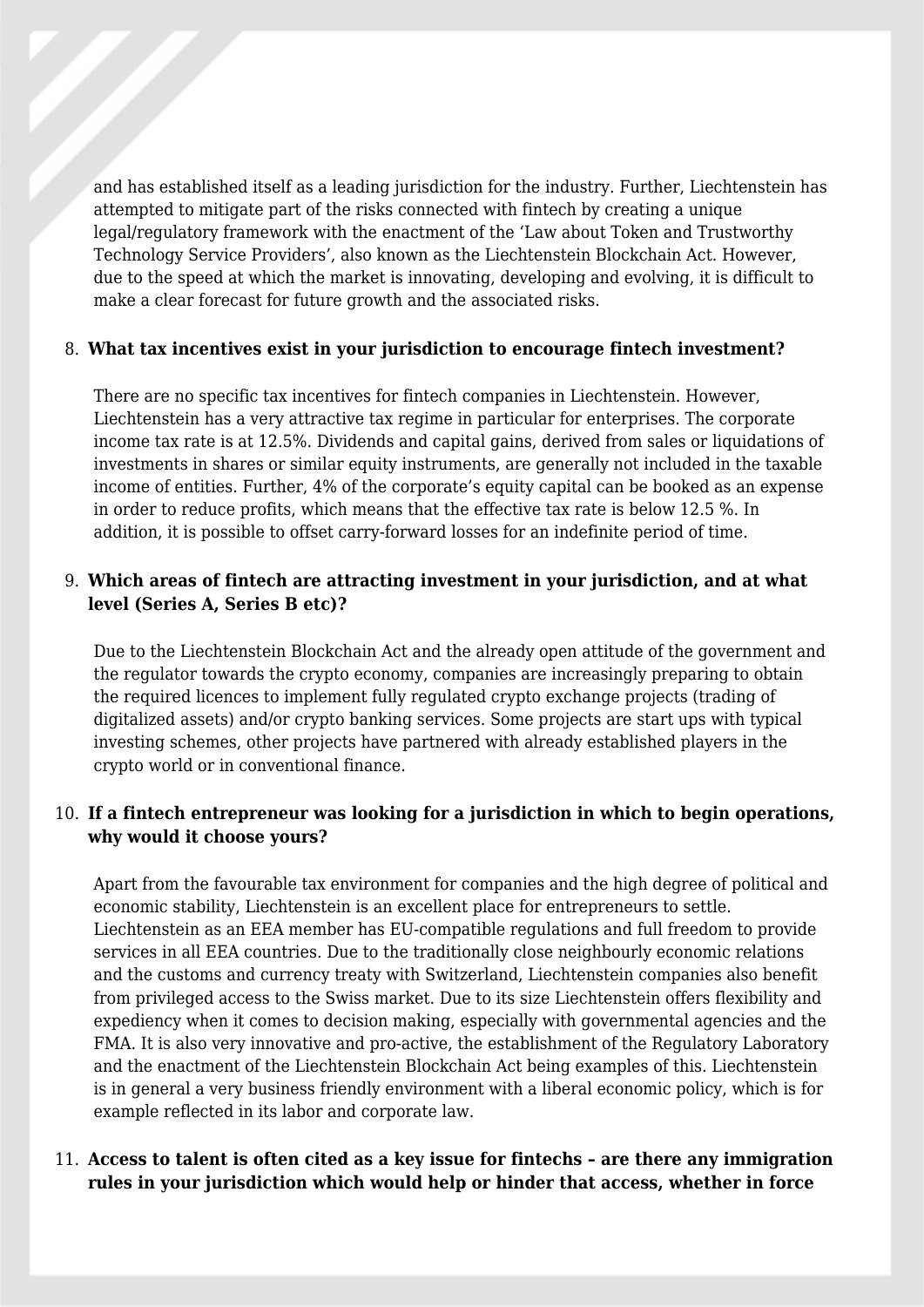#### **now or imminently? For instance, are quotas systems/immigration caps in place in your jurisdiction and how are they determined?**

Liechtenstein operates a restrictive policy regarding residency but a less strict policy regarding working in the Principality. As a general rule Liechtenstein differentiates between EEA citizens, Swiss citizens and citizens of other countries. Quotas for residency are in place for EEA citizens (granted or lottery) and Swiss citizens (only granted) while for citizens of other countries residency only can be granted on a case by case basis. Swiss citizens require no permit or registration for working in Liechtenstein. EEA citizens who work in Liechtenstein must be registered with the authorities by their employer within ten days of commencing work. Citizens of other countries require a permit before starting work in Liechtenstein. This permit is issued for one year and will be approved by the Migration and Passport Office only if certain conditions are met.

#### 12. **If there are gaps in access to talent, are regulators looking to fill these and if so how? How much impact does the fintech industry have on influencing immigration policy in your jurisdiction?**

There is no direct influence of the fintech industry or its regulator on the immigration policy of Liechtenstein. However, if a given talent pool is depleted due to a number of industries competing for said talents, the aforementioned 'strict' immigration policy is flexible enough to allow the replenishment of the talent pool from any country in addition to Switzerland and the EEA.

#### 13. **What protections can a fintech use in your jurisdiction to protect its intellectual property?**

Fintech companies in Liechtenstein can use inter alia the following to protect their intellectual property:

Copyrights: Copyright in Liechtenstein needs no registration. A work is protected, until 70 years after the death of the originator, by copyright from the moment of its creation, and does not have to be recorded on a medium.

Trademarks: In Liechtenstein trademarks have to be registered with the Office of Economic Affairs. The protection period for a trademark is ten years and can be extended for a further ten years for an unlimited number of times. Please note that Liechtenstein, in contrast to other states, does not provide for opposition proceedings regarding new trademarks. One requires a final judgment or arbitration award to cancel a registered Liechtenstein trademark. For the registration of a trademark with protection in all member states of the EU (Union Trademark) the trademark must be registered with the European Union Intellectual Property Office (EUIPO). International trademarks, registered with the World Intellectual Property Organization (WIPO) have the same effect as a national registration in Liechtenstein.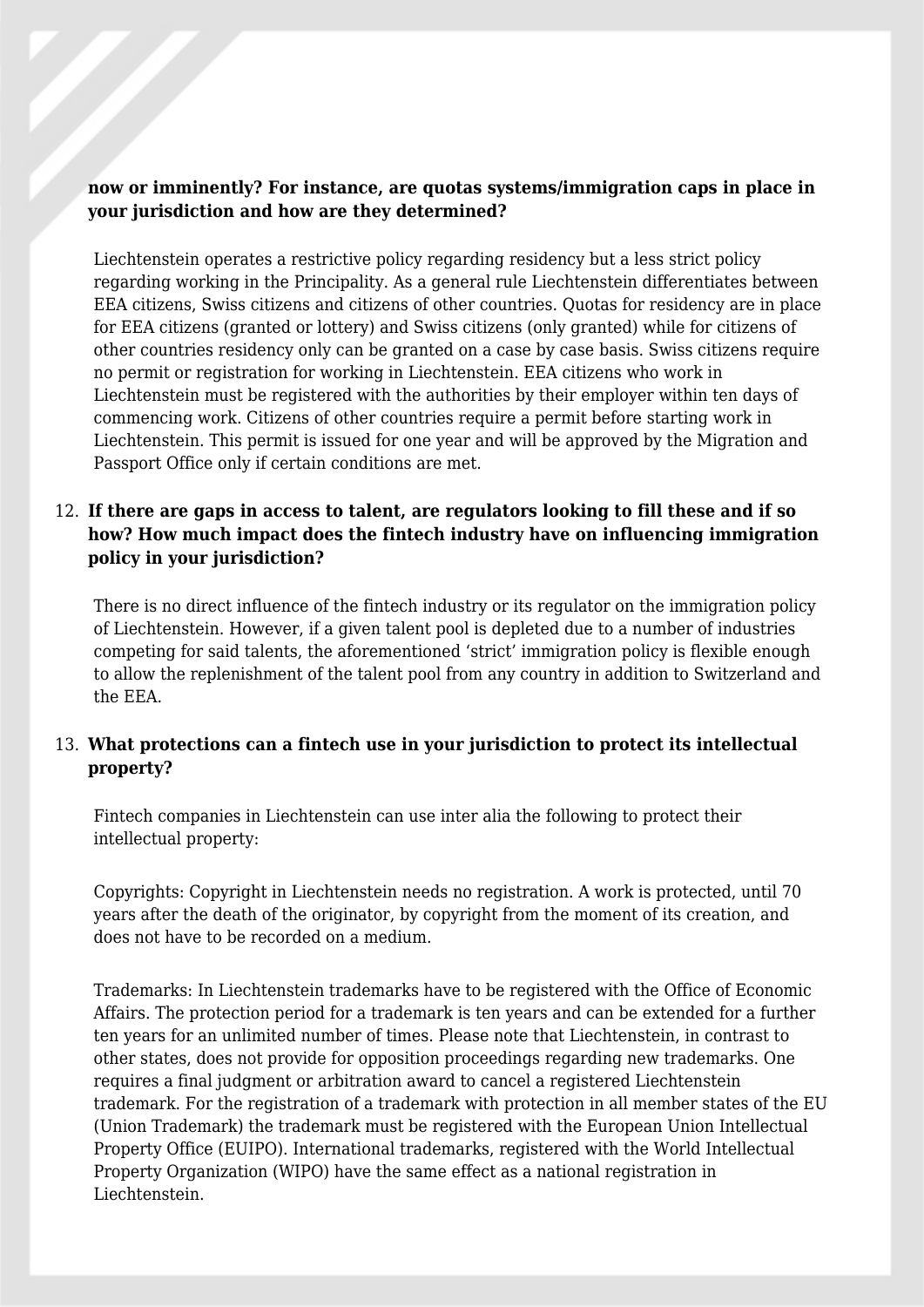Patents: In Liechtenstein inventions can only be patented if they are new and not obvious and are capable of being commercially exploited. Due to the patent protection treaty between Liechtenstein and Switzerland, patent always applies to the entire protective territory of both countries and Liechtenstein patents are issued by the Swiss Federal Institute of Intellectual Property (IGE). Patented inventions may be exploited within a defined territory for a period of up to 20 years exclusively with the approval of the patent holder.

#### 14. **How are cryptocurrencies treated under the regulatory framework in your jurisdiction?**

Currently crypto currencies are not subject to any special legislation but are mostly classified as either 'e-money' or 'virtual currencies' by the regulator in Liechtenstein, depending on the design of the respective currency. In the Liechtenstein Electronic Money Act e-money is defined as 'electronically or magnetically stored monetary value as represented by a claim on the electronic money issuer which is issued on receipt of funds for the purpose of making payment transactions as defined in the Payment Services Act, and which is accepted by a natural or legal person other than the electronic money issuer'. In the Liechtenstein Due Diligence Act virtual currency is defined as 'a digital representation of a value which has not been issued or guaranteed by any central bank or public authority and is not necessarily linked to a currency established by law and which does not have the legal status of a currency or money but is accepted by natural or legal persons as a means of exchange and which can be transmitted, stored and traded electronically'. For the commercial issuance of e-money in Liechtenstein a licence as an electronic money institution is required. As for virtual currencies, according to the FMA, neither the production nor the usage of virtual currencies as means of payment is subject to any licensing requirement. However, in specific cases (depending on the business model) licensing requirements or due diligence obligations may apply.

#### 15. **How are initial coin offerings treated in your jurisdiction? Do you foresee any change in this over the next 12-24 months?**

The Liechtenstein Blockchain Act classifies issuers of tokens (amounting to CHF 5 Mio and above within 12 months) as Trustworthy Technology (TT) service providers. TT service providers who are domiciled in Liechtenstein and wish to provide their services there must (with some exceptions) apply in writing for registration with the TT service provider register. The service may not be performed until the registration has been approved. The statutory minimum capital requirement by the Liechtenstein Blockchain Act for token issuers is CHF 50'000.00 for issues of up to CHF 5 million during a calendar year, CHF 100'000.00 for issues of more than CHF 5 million to CHF 25 million during a calendar year and CHF 250'000.00 for issues of more than CHF 25 million during a calendar year. In addition, token issuers must generally (there are some exceptions) publish 'basic information'. These provisions are following the obligation to publish a prospectus.

Also, every token issue must be notified to the FMA when the token is offered publicly for the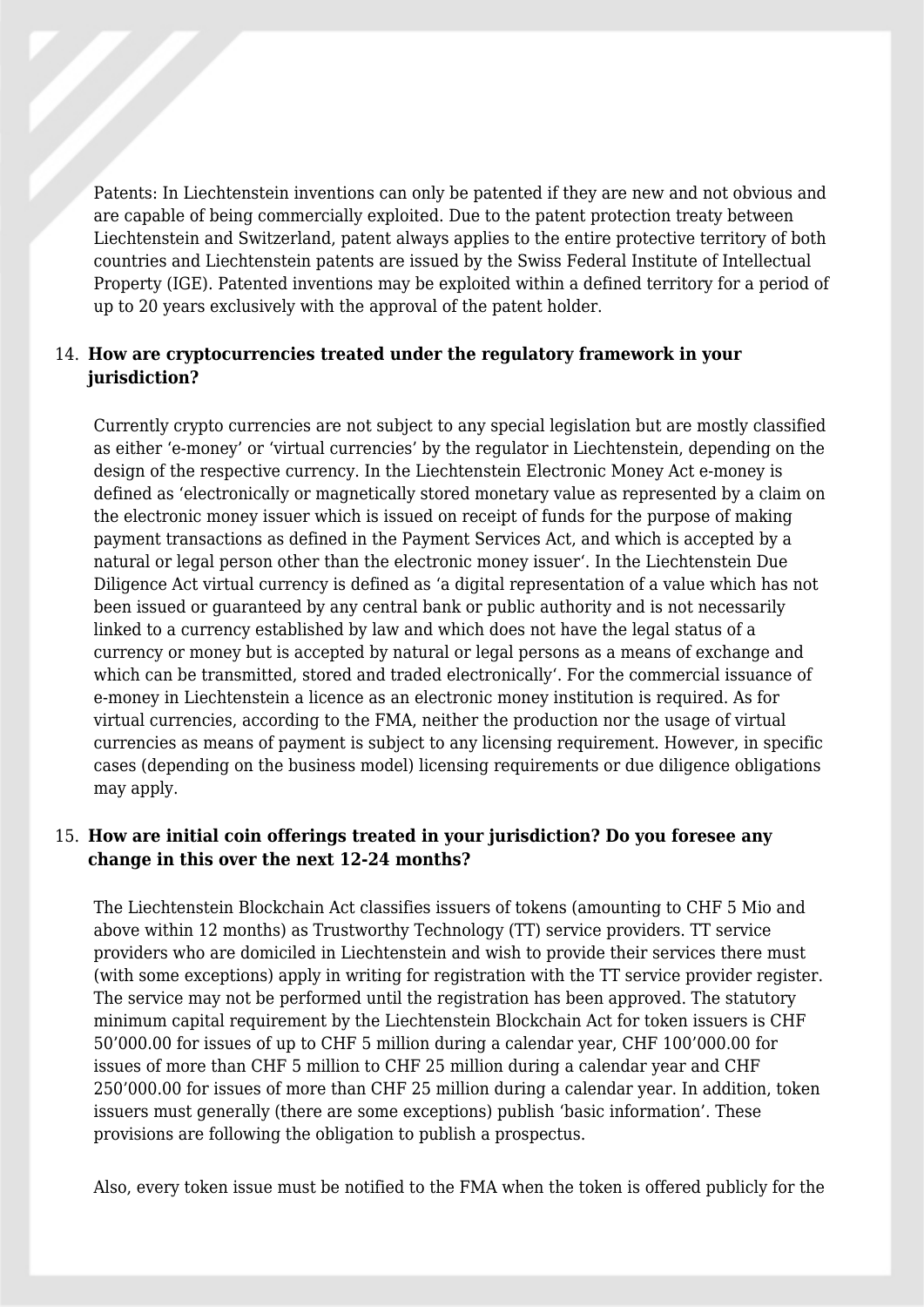first time. This also applies to already registered TT service providers. Information on the issuer, the token, the TT system used, the time of issue, the issuing currency and the target markets must be provided.

Furthermore, the token issued may be subject to financial market legislation and therefore subject to licensing (by the FMA) on the basis of special legislation and may require publication of a prospectus (in terms of the Prospectus Regulation [EU] 2017/1129). Accordingly it is recommended to sort this out before issuing tokens in Liechtenstein.

Due to the entering into force of the Liechtenstein Blockchain Act on 1 January 2020 we do not forsee any substantial change in the indicated timeframe.

#### 16. **Are you aware of any live blockchain projects (beyond proof of concept) in your jurisdiction and if so in what areas?**

There are some live blockchain projects in Liechtenstein, especially in connection with the finance sector and cryptocurrencies/token economy. A Liechtenstein Fintech start up has been granted a license (subject to conditions) by the FMA to operate an MTF for digital assets and is therefore the first MiFiD II compliant digital asset trading platform in the EEA. The first ever bond on the Ethereum blockchain was issued in Liechtenstein, as well as one of the first security token offerings in Europe with regulator approval took place in Liechtenstein. The FMA also issued an e-money licence with conditions and requirements to a company funded via blockchain technology in 2019. Further, the FMA has approved a prospectus for a tokenised real estate investment product based on blockchain technology. On a lighter note, a collectibles game based on blockchain was launched in Liechtenstein in 2019 that aims to educate users on the blockchain technology whilst having fun learning about Liechtenstein at the same time.

#### 17. **To what extent are you aware of artificial intelligence already being used in the financial sector in your jurisdiction, and do you think regulation will impede or encourage its further use?**

The University of Liechtenstein and Kimera Systems announced a partnership regarding an AI research project in 2019. Based on the generally positive attitude of the government and the FMA toward technical progress in Liechtenstein and its opportunities for the Liechtenstein financial centre, it cannot be assumed that future regulations will be restrictive. For example, the Deputy Head of Government and Minister of Economic Affairs officially opened a Digital Summit on the topic of artificial intelligence.

#### 18. **Insurtech is generally thought to be developing but some way behind other areas of fintech such as payments. Is there much insurtech business in your jurisdiction and if so what form does it generally take?**

InsurTech ONE, which sells liability and household insurance via online technology, and the